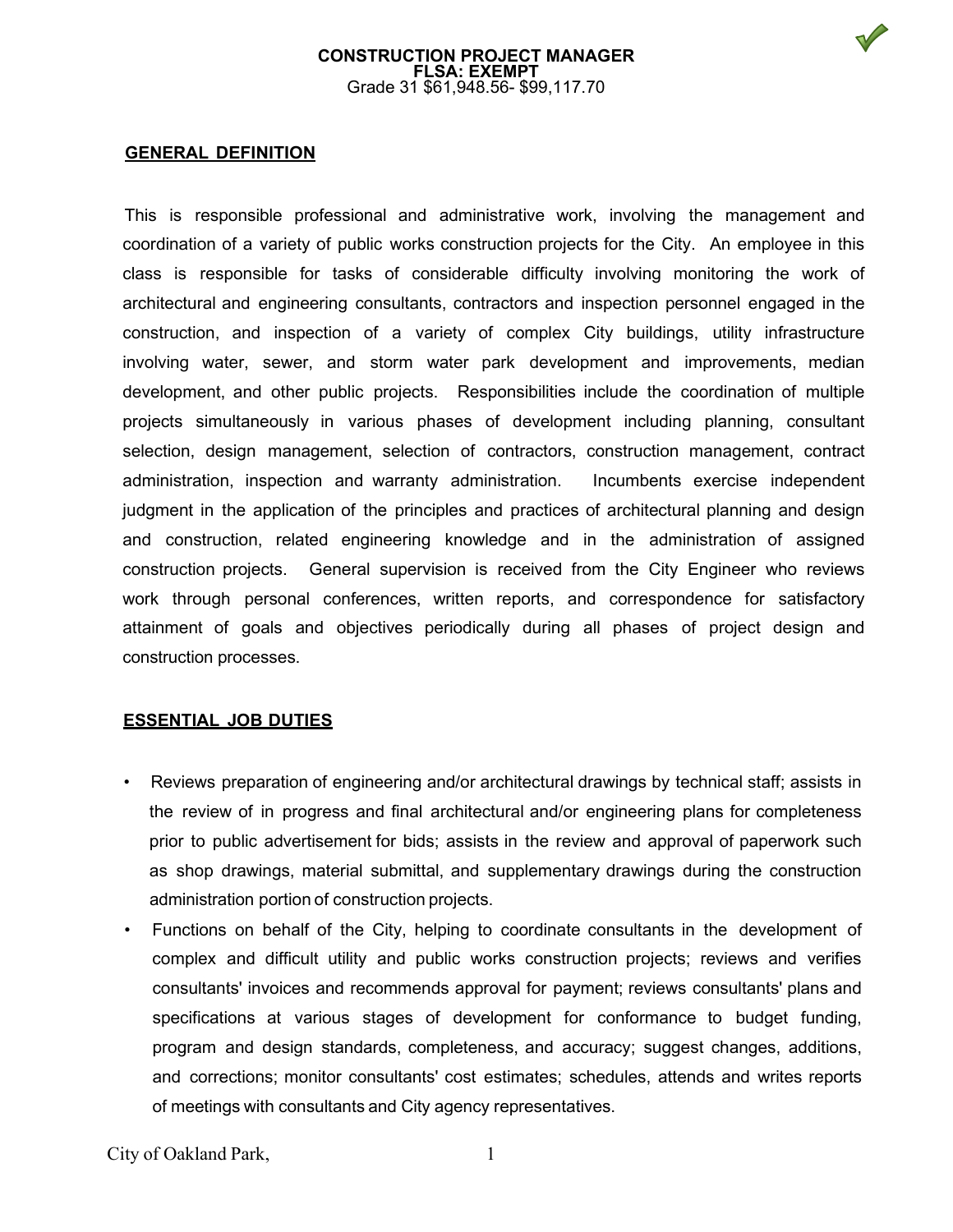- Coordinates the development of utility and other public works construction projects with City departments that will occupy, use, or maintain facilities. Develops conceptual plans, which resolve conflicts between City departments over space allocations.
- Coordinates bid advertisements, printing and distribution of plans and specifications to bidders; attends pre-bid conferences with contractors and consultants on complex utility and public works construction projects; assists in the evaluation of bids and makes recommendations for award of contracts.
- Coordinates signing of contracts with contractors; attends pre-construction meetings with consultants, contractors, and subcontractors.
- Reviews and recommends for payment periodic requisitions, invoices and supporting data from contractors, and testing labs; reviews field inspection reports.
- Monitors construction progress through on-site inspections; consults with contractor representatives, field personnel, engineers and architects to evaluate construction progress; solves field problems; expedites construction efforts by evaluating contractor performance and recommending corrections of deficiencies; keeps user departments informed; coordinates change orders to contracts; keeps records of contingency allowances and consultants' payments.
- Assists in the inspection of projects for substantial completion and prepares lists of any deficiencies.
- Prepares performance reports on contractor and consultants; arranges for correction of defects by contractors during the warranty period; schedules, and conducts inspections at the end of the warranty period and assures correction of defects; recommends final acceptance of facilities on the behalf of the City.
- Plans and coordinates activities of personnel assigned to inspect construction and those assigned to assist in administrative tasks.
- Reviews contractors' applications for payment.
- Maintains project administrative records and files.
- Performs related work required.

# **KNOWLEDGE, SKILLS & ABILITIES**

- Some knowledge of building materials, methods and construction systems.
- Some knowledge of building codes, laws, regulations and design standards.

City of Oakland Park, 2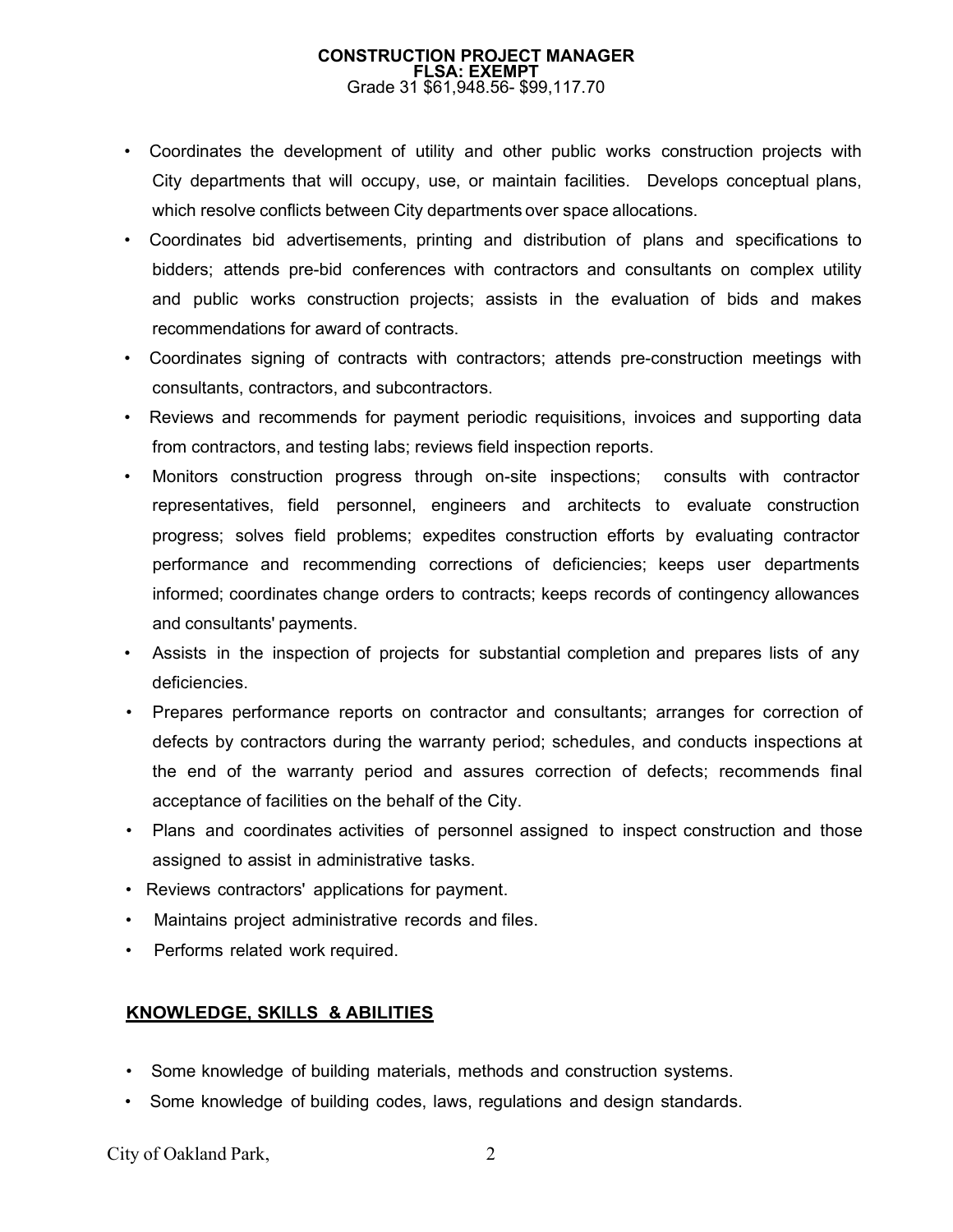- Considerable knowledge of the principles, practices, and methods of engineering, and public works planning, design and construction.
- Considerable knowledge of federal, state and municipal rules, regulations, ordinances, and architectural drawings production techniques, and information management techniques relating to architecture, engineering, public works, and building construction.
- Some knowledge of structural design, and air-conditioning, plumbing, and electrical systems.
- Considerable knowledge of contracts, forms, and procedures relative to building construction activities.
- Strong ability to inspect complex projects under construction for conformance to contract documents.
- Ability to understand complex engineering drawings and specifications related to complex construction projects.
- Ability to review and suggest changes, additions, and corrections in detailed plans and specifications of construction projects.
- Ability to interpret pertinent laws and regulations and enforce compliance with designs and construction schedules.
- Ability to establish and maintain effective working relationships with consultants, contractors, supervisors and departmental officials.
- Ability to analyze bids and make recommendations for award of contract.
- Ability to conduct meetings with consultants, contractors' representatives of user agencies.
- Ability to express ideas clearly and concisely, verbally and in writing.

# **PHYSICAL REQUIREMENTS**

The physical demands described here are representative of those that must be met by an employee to successfully perform the essential functions of this job. Reasonable accommodations to the requirements below will be made pursuant to the Americans with Disabilities Act (42 U.S.C. 12101 et. Seq.) for qualified individuals with a disability, who are capable of performing essential functions.

Must have the ability to stand, sit, walk, talk, and hear. Must be able to operate objects, tools or controls and reach with arms and hands. The employee is occasionally required to climb,

City of Oakland Park, 3